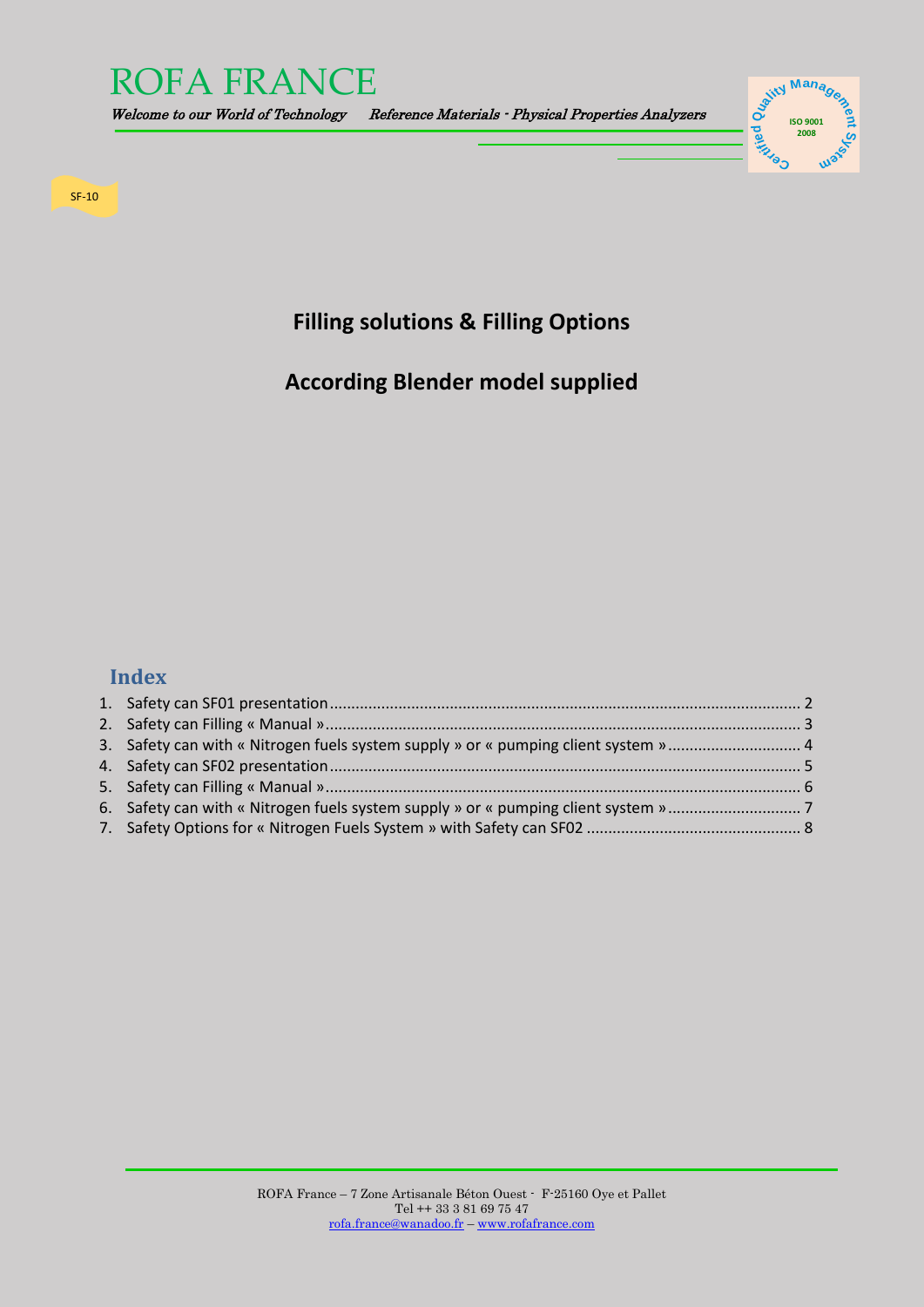#### **Safety Can code SF01 – Gravity mode**

Blender models without and with Burettes Blender on Main Blue Support & Safety cans above blender level





#### <span id="page-1-0"></span>*1. Safety can SF01 presentation Tube to be connected to atmospheric drain. See loop connexion to be used NOTE Cork to fill manually*  **Safety cans and Level**  *from front side*  **FUEL T Glass assembly are supplied totally mounted and tested,**  *Each Safety Can is labelled*  **ready for**  *with fuel name* **installation.** *Front hard transparent level*  **Manuel shutoff valve to**  *protection* **Blender back inputThis tube is connected, with Black Viton tubing to manual shutoff valve for Nitrogen, or pump fuel supply .**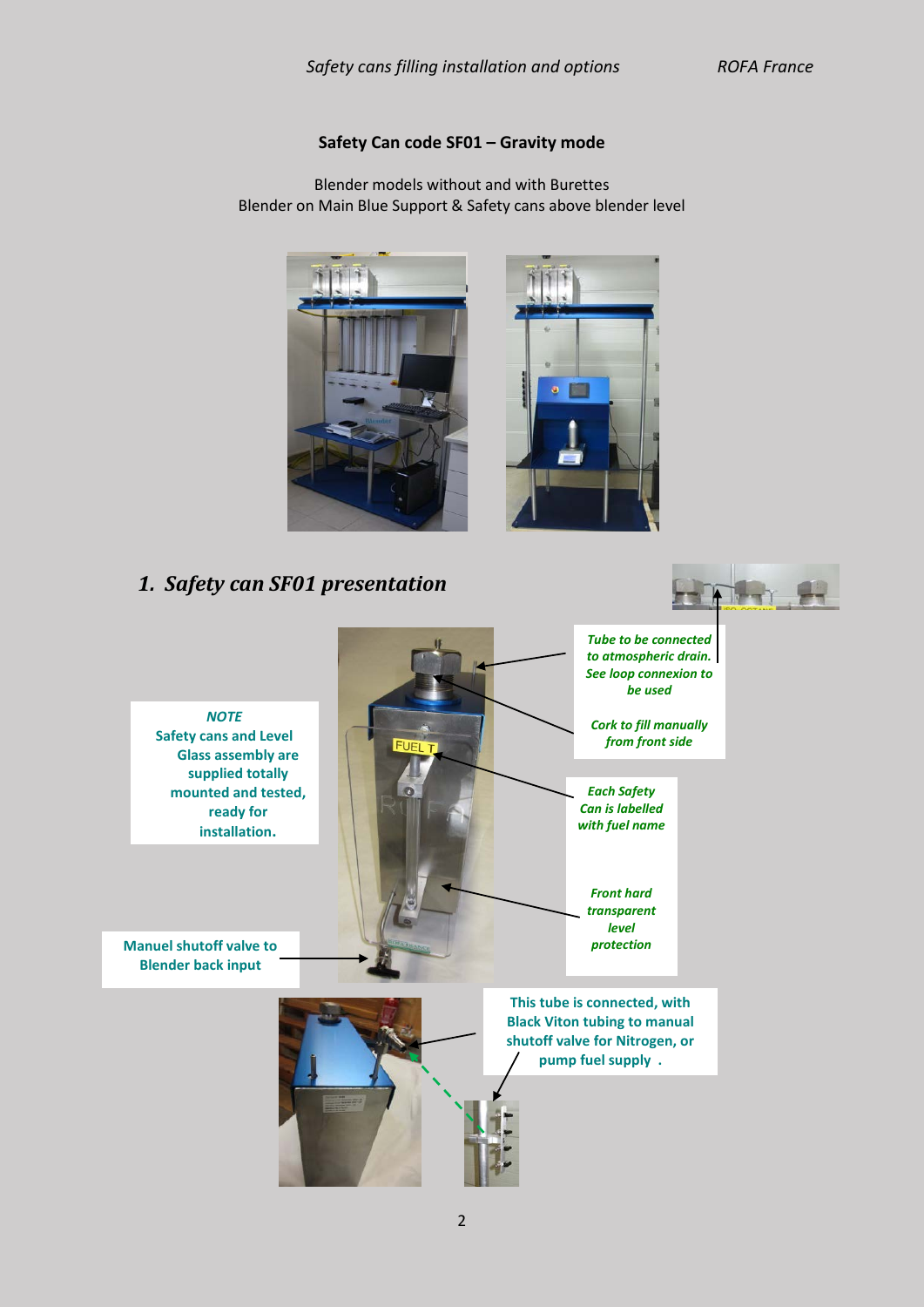# <span id="page-2-0"></span>*2. Safety can Filling « Manual »*

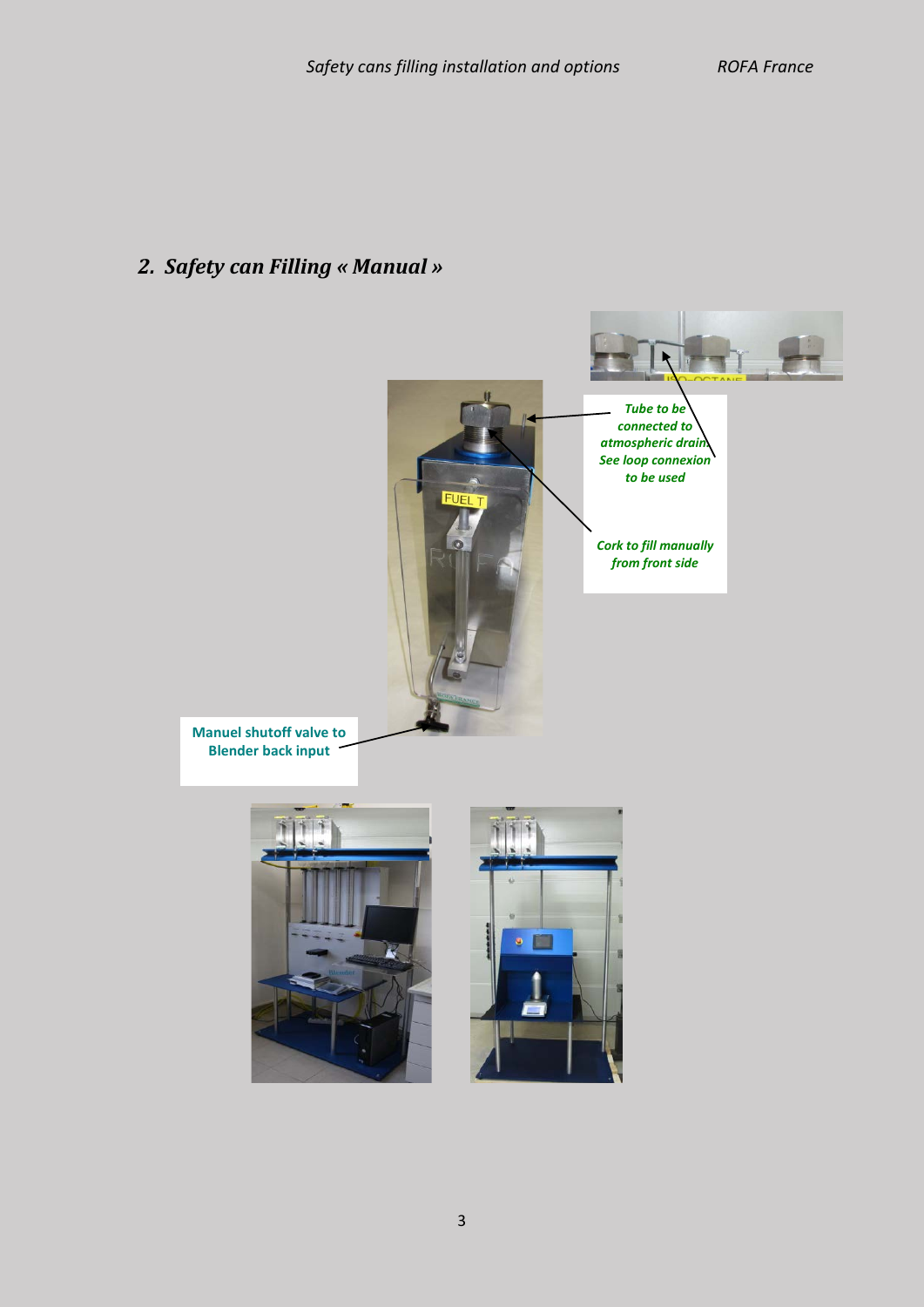### <span id="page-3-0"></span>*3. Safety can filling with « Nitrogen fuels system supply » or « pumping client system »*

Safety can SF01, is placed above the level of the Blender (Gravity mode):

- $\triangleright$  The Safety can input is connected to the 2 ways manual valve supplied with the blender (code ST), Then input of the 2 ways manual valve can be connected to :
	- o Or to a fuel line supplied with Nitrogen System.
	- o Or to a fuel line supplied with Clients pumps or other means, working at low pressure.
	- o Both solution used for safety cans filling.

*Always use VITON tubing on fitting type « flute » mounted on the stainless steel tube.*

> *Longest tube is going to the bottom of the Safety can.*

*Shorter tube is on the top level of the Safety can. It must be connected to a client atmospheric vent.*





**This tube is connected, with Black Viton tubing to manual shutoff valve for Nitrogen, or pump fuel supply.**

*Manual shut off valve for fuel going to the back blender input*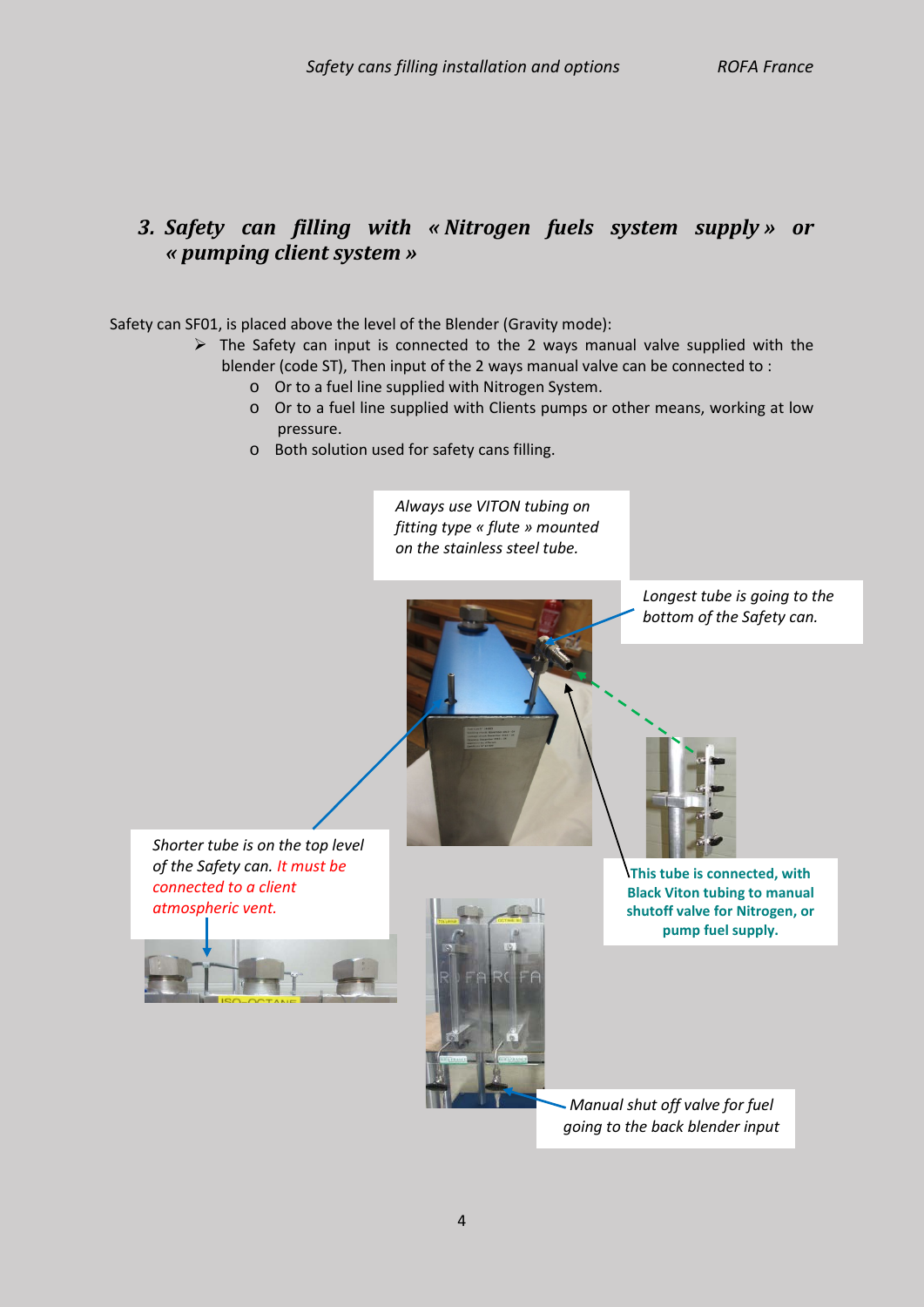#### **Safety Can code SF02 – mode pressure**

Blender models without and with Burettes Blender on Trolley & Safety cans below blender level



<span id="page-4-0"></span>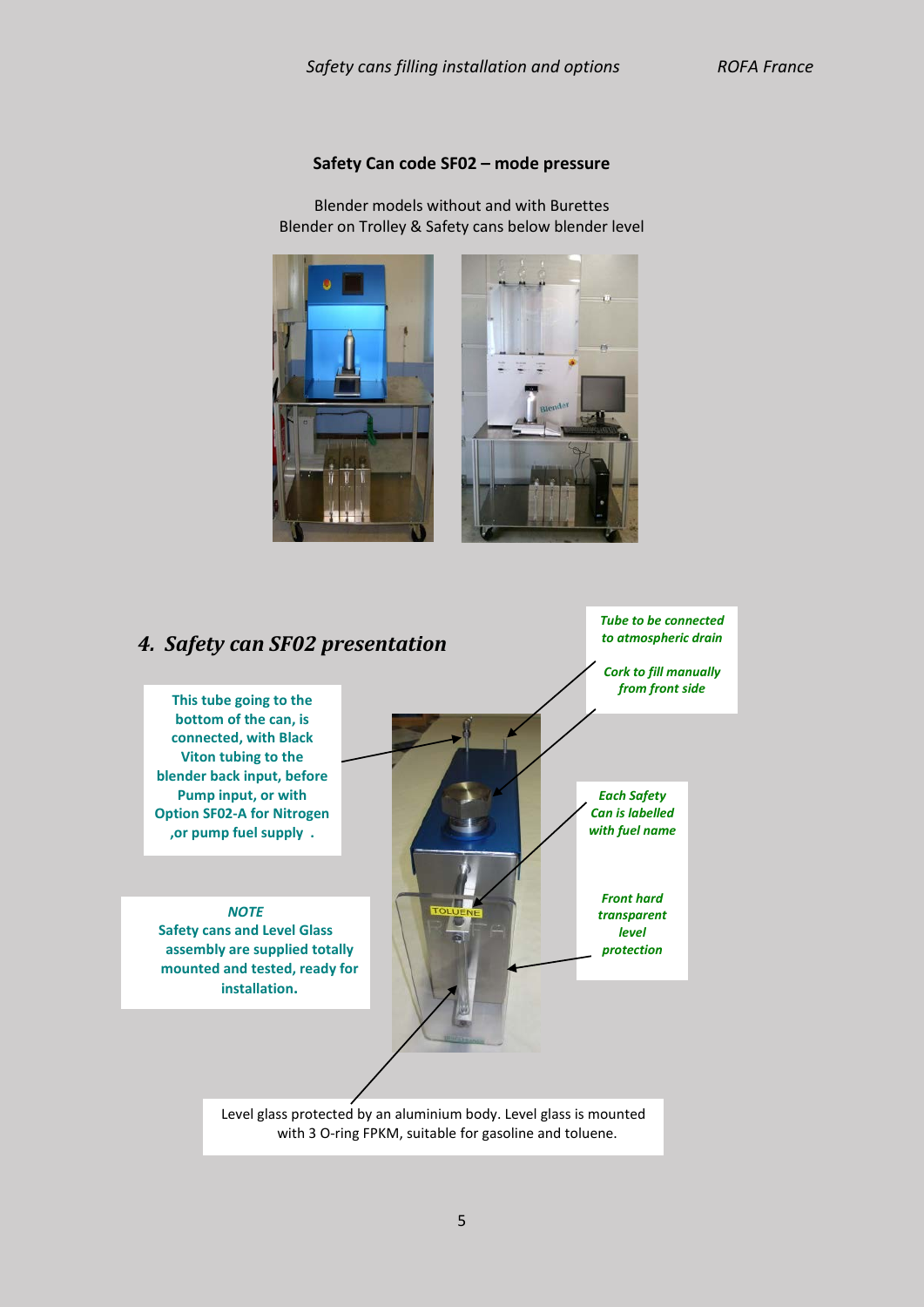# <span id="page-5-0"></span>*5. Safety can Filling « Manual »*

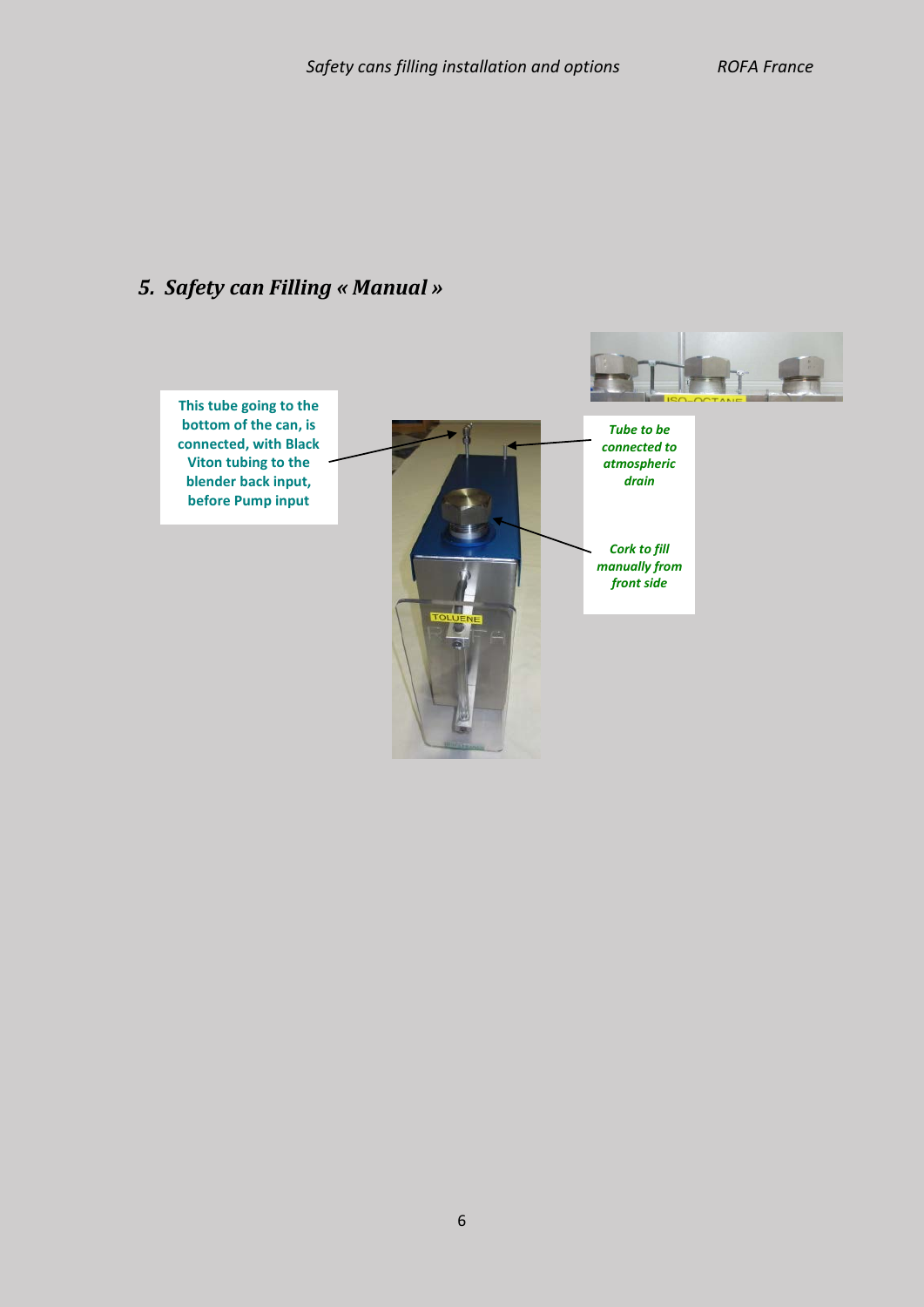### <span id="page-6-0"></span>*6. Safety can with « Nitrogen fuels system supply » or « pumping client system »*

**Option** for Safety can SF02, placed below Blender level (mode by pressure) :

- Manual shut off valve 3 ways **Code option : SF02-A**
	- $\triangleright$  This valve is mounted on its central point to the longest tube (going to the bottom of the Safety can).
	- $\triangleright$  First valve input, left on the picture below, can be connected to ::
		- o Or to a fuel line supplied by a Nitrogen System for fuel transfer.
		- o Or to pumps client system or similar means, with low pressure.
		- o Both solution used for safety cans filling.
	- $\triangleright$  Second valve input, right on the picture below, is connected to back blender input.



 $\triangleright$  Right input of the 3 ways manual valve is connected to the back blender input. This input connected to pump input. This pump will take the fuel volume required for the specific Blending.